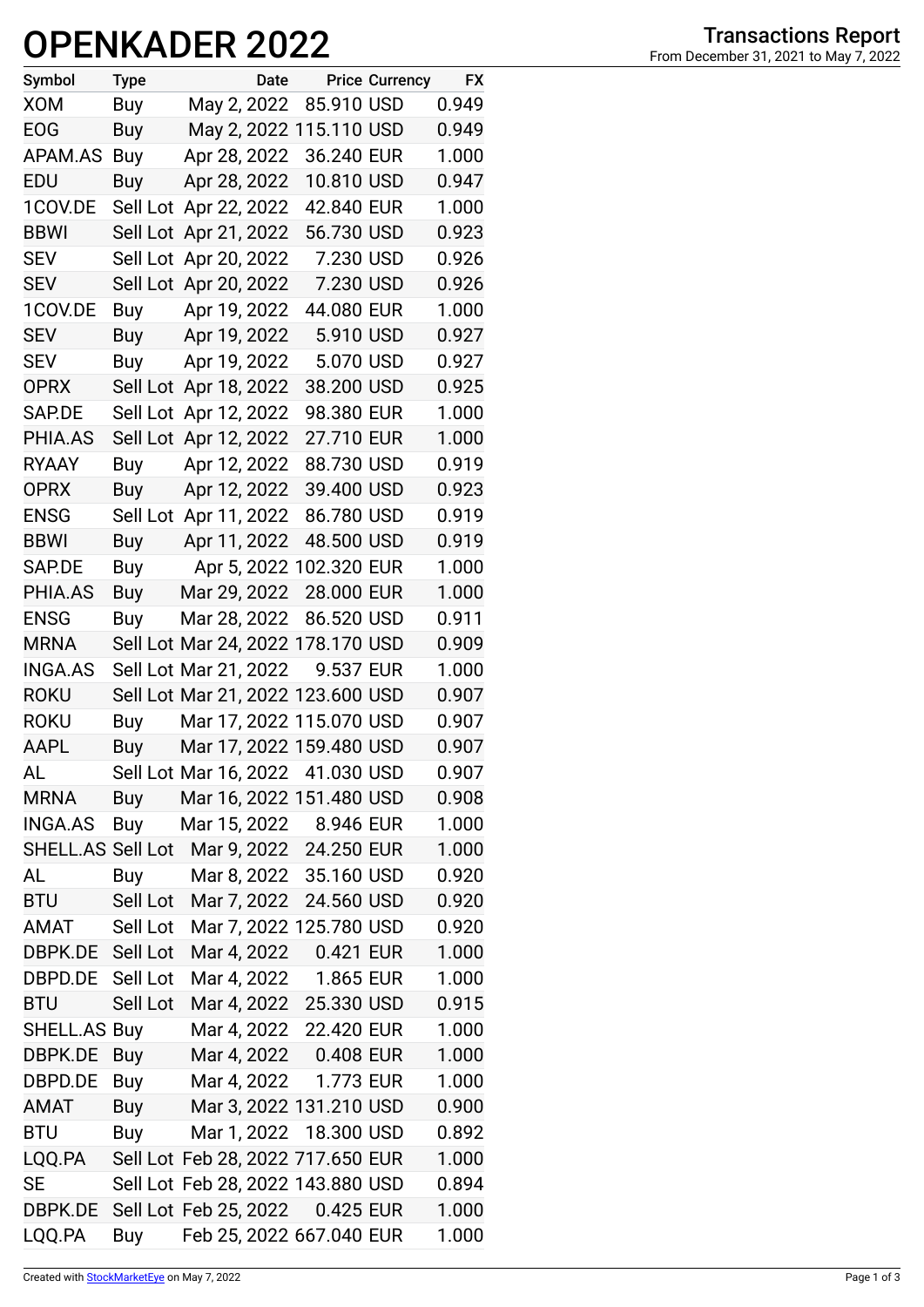## **OPENKADER 2022**

| Symbol         | Type                  |              | Date Price Currency               | <b>FX</b> |
|----------------|-----------------------|--------------|-----------------------------------|-----------|
| SE             | Buy                   |              | Feb 25, 2022 126.500 USD          | 0.887     |
| DBPK.DE        | Sell Lot Feb 24, 2022 |              | 0.451 EUR                         | 1.000     |
| DBPK.DE        | Buy                   | Feb 23, 2022 | 0.398 EUR                         | 1.000     |
| AAPL           |                       |              | Sell Lot Feb 22, 2022 165.770 USD | 0.884     |
| <b>FUBO</b>    | Sell Lot Feb 17, 2022 |              | 9.750 USD                         | 0.880     |
| <b>PLTR</b>    | Sell Lot Feb 17, 2022 |              | 12.400 USD                        | 0.880     |
| AD.AS          | Sell Lot Feb 16, 2022 |              | 27.900 EUR                        | 1.000     |
| <b>ARE</b>     |                       |              | Sell Lot Feb 14, 2022 184.900 USD | 0.885     |
| <b>ORCL</b>    | Sell Lot Feb 14, 2022 |              | 79.140 USD                        | 0.884     |
| <b>FUBO</b>    | Sell Lot Feb 11, 2022 |              | 11.200 USD                        | 0.876     |
| <b>FLOW.AS</b> | Sell Lot Feb 9, 2022  |              | 34.060 EUR                        | 1.000     |
| <b>FUBO</b>    | Buy Feb 9, 2022       |              | 10.100 USD                        | 0.875     |
| <b>PLTR</b>    | Buy Feb 9, 2022       |              | 13.745 USD                        | 0.875     |
| VNA.DE         | Sell Lot Feb 4, 2022  |              | 49.500 EUR                        | 1.000     |
| <b>FLOW.AS</b> | Sell Lot              | Feb 2, 2022  | 34.840 EUR                        | 1.000     |
| М              | Sell Lot              | Feb 2, 2022  | 24.940 USD                        | 0.885     |
| <b>LYV</b>     |                       |              | Sell Lot Feb 2, 2022 109.040 USD  | 0.885     |
| <b>ORCL</b>    | Buy                   |              | Feb 2, 2022 82.070 USD            | 0.884     |
| <b>ARE</b>     | Buy                   |              | Jan 31, 2022 191.410 USD          | 0.893     |
| <b>MSFT</b>    |                       |              | Sell Lot Jan 27, 2022 298.300 USD | 0.897     |
| <b>LYV</b>     | Buy                   |              | Jan 27, 2022 104.630 USD          | 0.897     |
| <b>MSFT</b>    | Buy                   |              | Jan 27, 2022 303.250 USD          | 0.897     |
| <b>COIN</b>    |                       |              | Sell Lot Jan 26, 2022 189.900 USD | 0.885     |
| <b>COIN</b>    | Buy                   |              | Jan 26, 2022 192.180 USD          | 0.885     |
| DBPD.DE        |                       |              | Sell Lot Jan 25, 2022 1.466 EUR   | 1.000     |
| DBPK.DE        | Sell Lot Jan 25, 2022 |              | 0.414 EUR                         | 1.000     |
| <b>VNA.DE</b>  | Buy                   |              | Jan 25, 2022 47.500 EUR           | 1.000     |
| DBPD.DE        | Buy                   |              | Jan 24, 2022 1.398 EUR            | 1.000     |
| <b>FLOW.AS</b> | Buy                   |              | Jan 24, 2022 33.180 EUR           | 0.884     |
| Μ              | Buy                   |              | Jan 24, 2022 24.360 USD           | 0.883     |
| <b>TAMA</b>    |                       |              | Sell Lot Jan 19, 2022 150.920 USD | 0.883     |
| <b>BYND</b>    | Sell Lot Jan 18, 2022 |              | 64.000 USD                        | 0.876     |
| <b>LRCX</b>    |                       |              | Sell Lot Jan 18, 2022 681.810 USD | 0.876     |
| DBPK.DE        | Buy                   |              | Jan 18, 2022 0.357 EUR            | 1.000     |
| NNND.F         |                       |              | Sell Lot Jan 14, 2022 52.640 EUR  | 1.000     |
| <b>LRCX</b>    | Buy                   |              | Jan 12, 2022 680.490 USD          | 0.880     |
| <b>BYND</b>    | Buy                   | Jan 11, 2022 | 66.090 USD                        | 0.883     |
| AMAT           | Buy                   |              | Jan 11, 2022 150.300 USD          | 0.883     |
| <b>ABNB</b>    |                       |              | Sell Lot Jan 10, 2022 159.530 USD | 0.882     |
| MU             |                       |              | Sell Lot Jan 10, 2022 94.150 USD  | 0.883     |
| LPI            |                       |              | Sell Lot Jan 10, 2022 69.770 USD  | 0.883     |
| NNND.F         | Buy                   |              | Jan 10, 2022 51.300 EUR           | 1.000     |
| ABNB           | Buy                   |              | Jan 7, 2022 160.660 USD           | 0.880     |
| <b>TWTR</b>    |                       |              | Sell Lot Jan 4, 2022 42.480 USD   | 0.884     |
| LPI            | Buy                   |              | Jan 3, 2022 63.380 USD            | 0.879     |